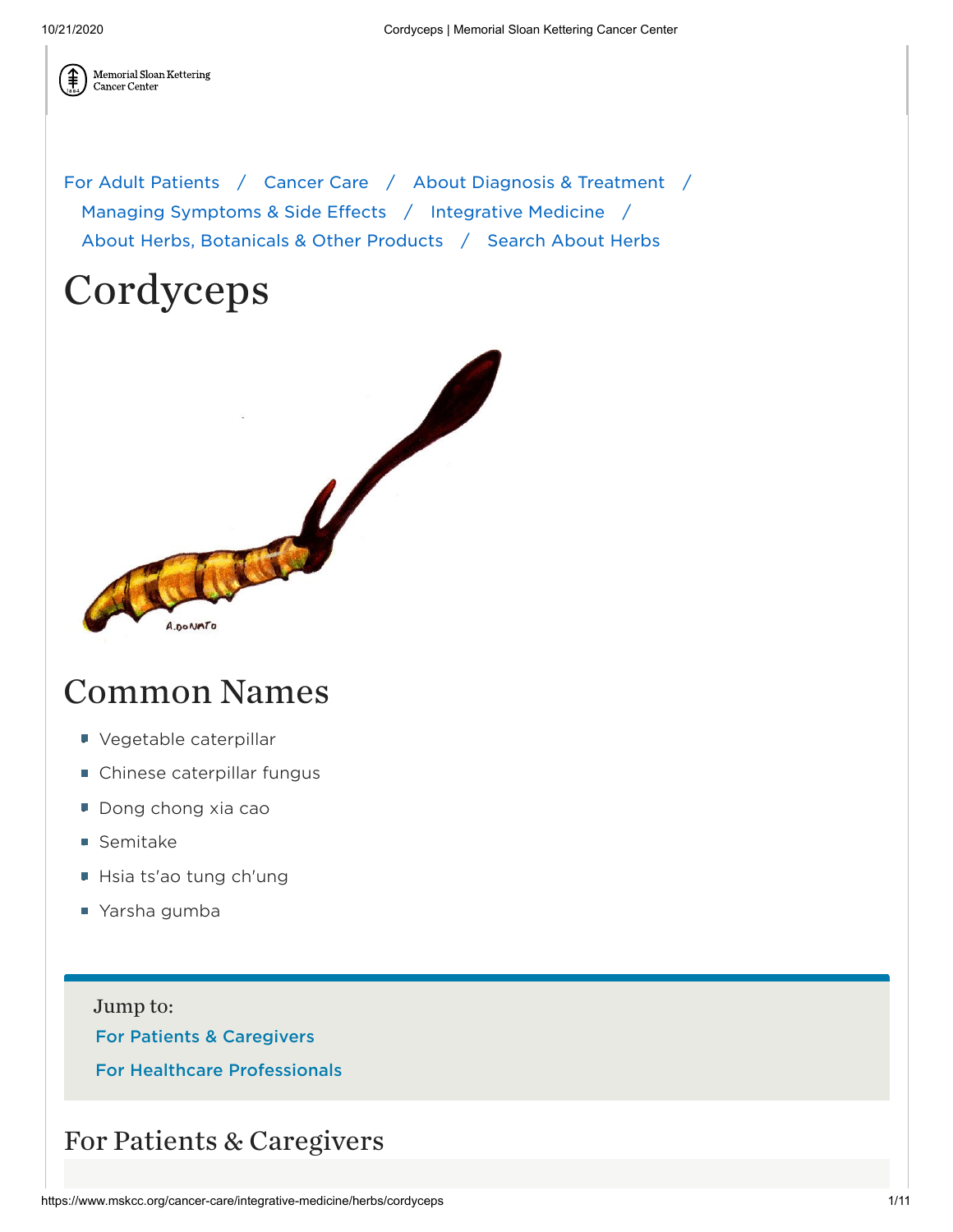#### How It Works

#### Cordyceps has not been shown to treat or prevent cancer.

Cordyceps is used in traditional Chinese medicine. It contains a fungus that grows on caterpillar larvae. Both are contained in the product and both are consumed. Lab studies show that cordyceps can stimulate immune cells, but it is not known if this effect occurs in humans. Animal studies suggest that cordyceps can stimulate progesterone production and reduce kidney toxicity from harsh medications, but whether this would occur in humans is also unknown. Studies in kidney transplant patients suggest cordyceps can help improve kidney function, but more study is needed.

Cordyceps has blood-thinning properties. It may also reduce blood sugar levels.

#### Purported Uses

#### $\blacksquare$  To stimulate the immune system

Lab studies show that cordyceps stimulates the immune system, but it is not known whether this effect occurs in humans.

#### $\blacksquare$  To treat kidney failure

A few studies show that cordyceps may help improve renal function, but additional studies are needed.

#### Do Not Take If

- You are having a surgical procedure: A case report of excessive bleeding from a dental extraction was linked to taking cordyceps.
- You have a myelogenous type cancer such as AML or CML: Lab studies show cordyceps can increase the number of red blood cell precursor cells. These cells arise from the same cell lines that cause myelogenous cancers.
- **T** You take insulin or other blood-glucose lowering medications: Lab studies suggest cordyceps may increase effects of these medications. Although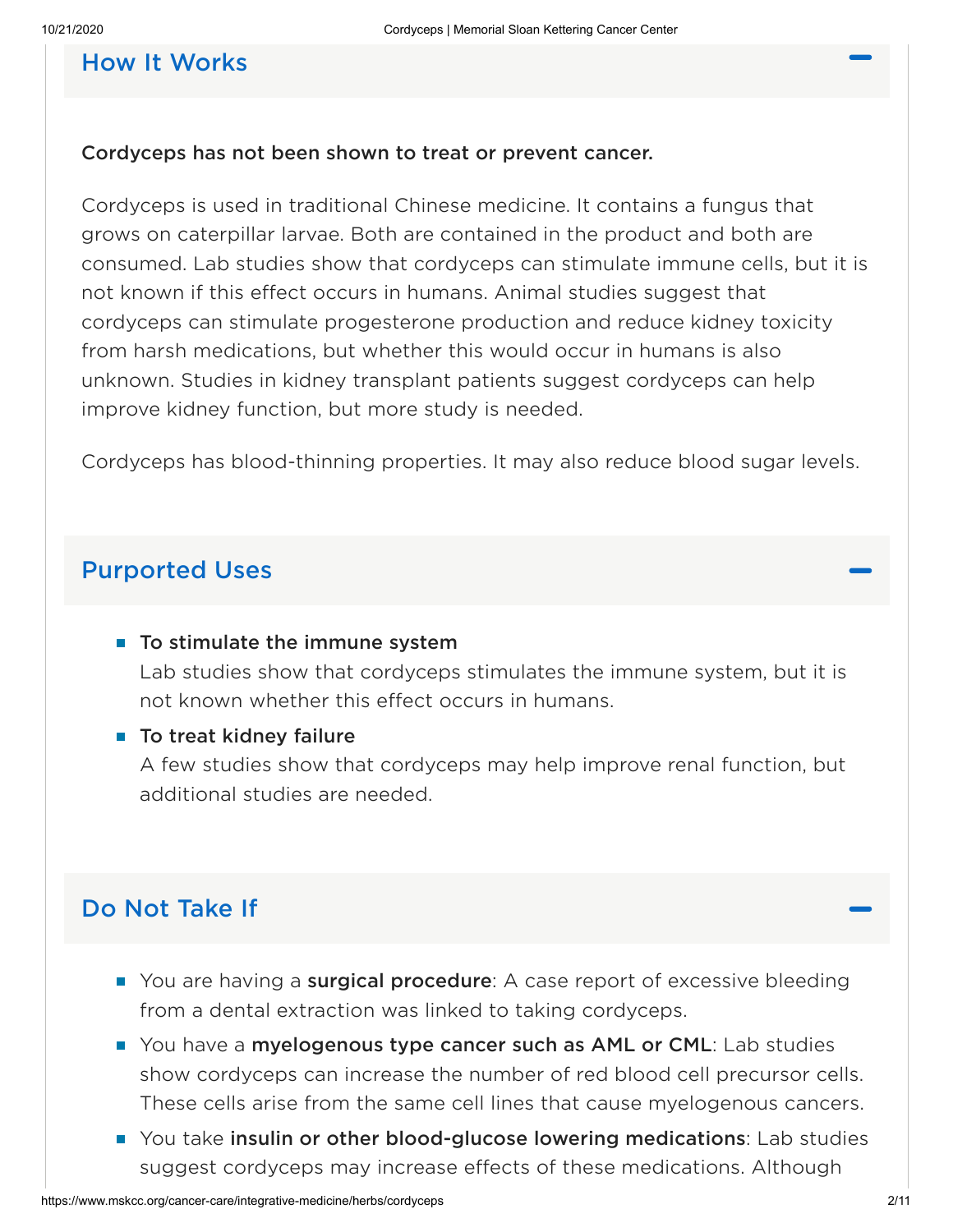clinical relevance has yet to be determined, blood glucose should be closely monitored.

You take a drug that has blood-thinning activity: Cordyceps may increase bleeding risk.

### <span id="page-2-0"></span>For Healthcare Professionals

### Scientific Name

Ophiocordyceps sinensis (renamed 2007), Cordyceps sinensis, Sphaeria sinensis

### Clinical Summary

Cordyceps includes the fungus that grows on the larvae of the caterpillar Hepialus armoricanus Oberthuer. Both are contained in the product and both are consumed. Cordyceps is used for a wide range of conditions including fatigue, sexual dysfunction, coughs, and as an adaptogen or immune stimulant. In vitro and animal studies show antitumor <sup>[\(10\)](#page-5-0)</sup> <sup>[\(11\)](#page-5-1)</sup> <sup>[\(14\)](#page-5-2)</sup>, radioprotective <sup>[\(12\)](#page-5-3)</sup>, antiplatelet <sup>[\(19\)](#page-6-0)</sup> and antidiabetic effects <sup>[\(15\)](#page-5-4)</sup> (<sup>16)</sup>. In addition, cordyceps enhances recovery of mice with taxol-induced leukopenia <sup>[\(13\)](#page-5-5)</sup> and increases the cytotoxicity of cisplatin in non-small cell lung cancer cells <sup>[\(17\)](#page-6-2)</sup>.

A few studies have also been conducted in humans. Cordyceps products improved renal function and reduced nephropathy in renal transplant patients<sup>[\(18\)](#page-6-3) [\(21\)](#page-6-4) [\(23\)](#page-6-5)</sup> and diabetes patients with renal insufficiency undergoing coronary angiography <sup>[\(25\)](#page-7-0)</sup>. However, several analyses found that evidence for its utility as adjuvant treatment in renal transplant recipients and hemodialysis patients is insufficient <sup>[\(26\)](#page-7-1)</sup> (<sup>27)</sup>. Studies on exercise performance in healthy subjects yielded mixed results<sup>[\(22\)](#page-6-6)[\(24\)](#page-6-7)</sup>.

Cordyceps may increase the adverse effects of antidiabetic or anticoagulant/antiplatelet drugs. Animal studies showed proliferation of progenitor red blood cells with cordyceps <sup>[\(8\)](#page-5-6)</sup>. Therefore, it should not be used by those with myelogenous type cancers. Cordyceps also stimulated testosterone production in mice <sup>[\(9\)](#page-5-7)</sup>. Whether it exerts similar effects in humans is not known.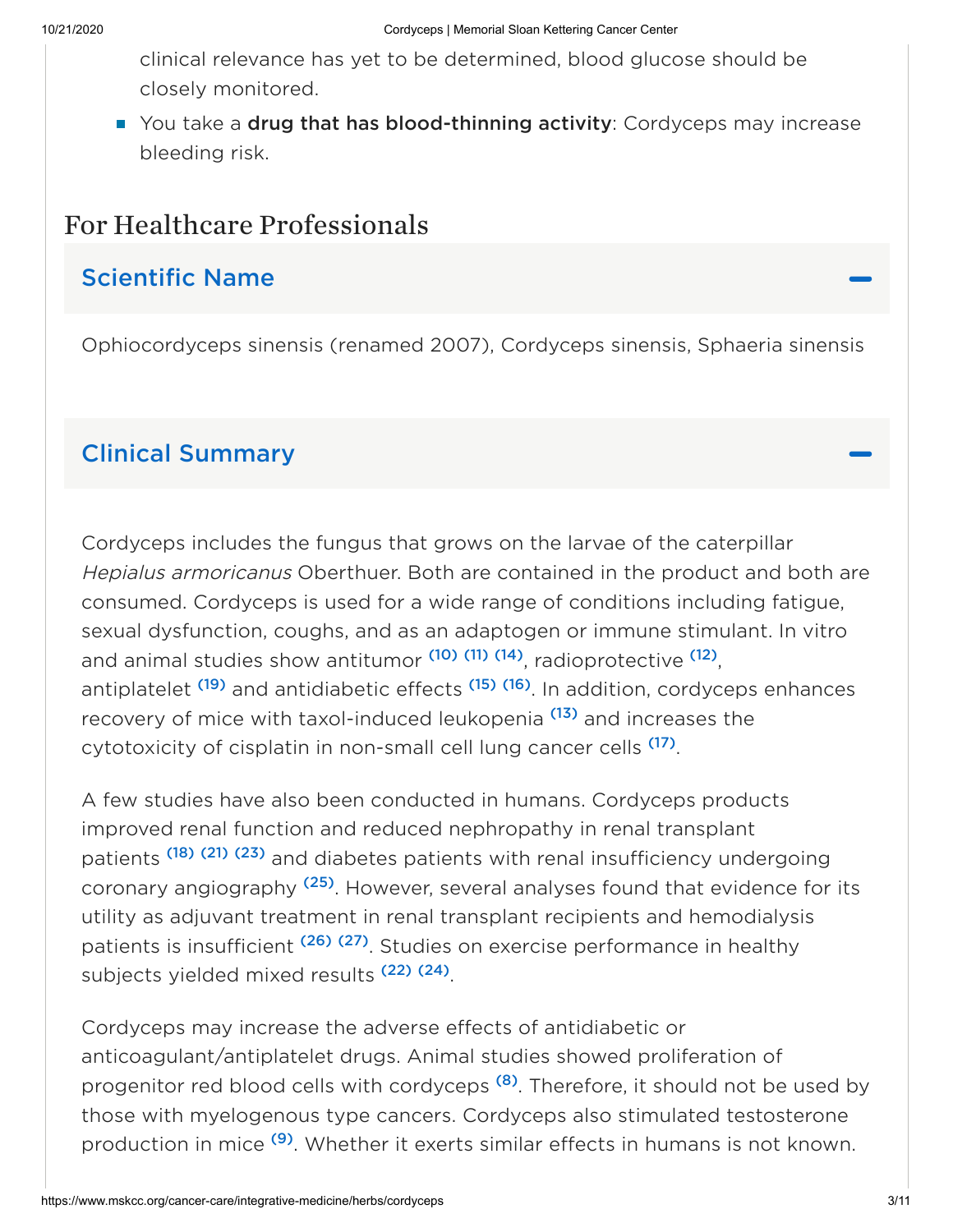#### Purported Uses

- Kidney disease
- **Diabetes**
- **Immunostimulation**
- Strength, stamina

### Mechanism of Action

Laboratory studies demonstrate that cordyceps stimulates T helper cells, prolongs lymphocyte survival, enhances TNF-alpha and interleukin 1 production, and increases activity of natural killer cells <sup>[\(3\)](#page-4-0)</sup>. Enhanced proliferation of erythroid progenitor cells in murine bone marrow <sup>[\(8\)](#page-5-6)</sup> and increased progesterone production in animal cells <sup>[\(5\)](#page-4-1)</sup> have also been shown. Other experiments suggest cordyceps may inhibit tumor celIs by downregulating MHC class II antigen expression <sup>[\(7\)](#page-5-8)</sup>. Anecdotal data suggest reduction of cyclosporin and aminoglycoside-induced renal toxicity, although the mechanism of action is not known <sup>[\(4\)](#page-4-2)</sup>. Cordycepin, an active constituent in cordyceps, inhibits collageninduced platelet aggregation by lowering calcium ion and thromboxane A2 activities <sup>[\(19\)](#page-6-0)</sup>.

### Adverse Reactions

#### Case Report

**Excessive bleeding:** Post tooth extraction and associated with cordyceps being used daily as a tonic <sup>[\(28\)](#page-7-3)</sup>.

### Herb-Drug Interactions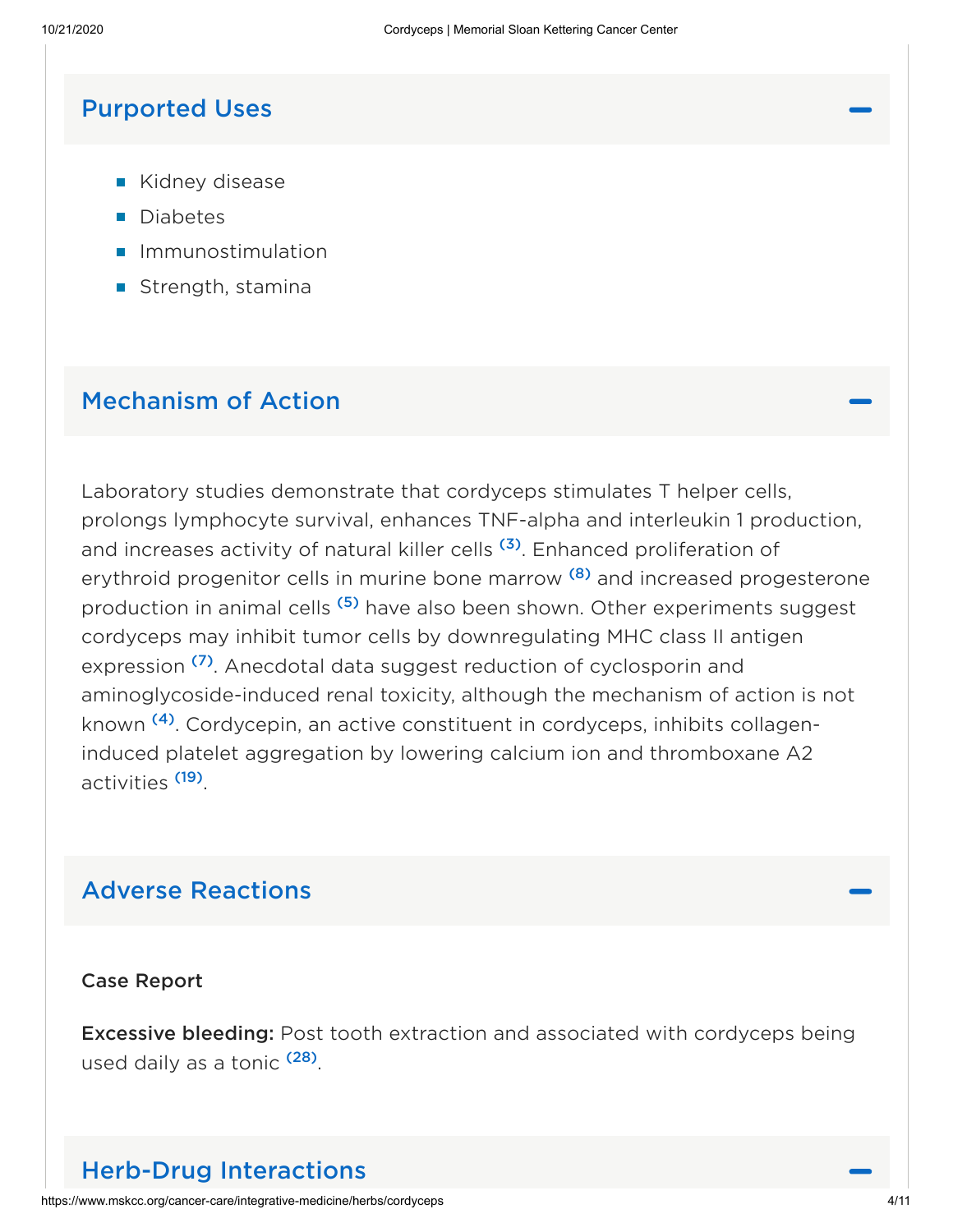Hypoglycemics / Insulin: Laboratory studies suggest cordyceps may have additive hypoglycemic effects <sup>[\(16\)](#page-6-1)</sup> [\(17\)](#page-6-2). Clinical relevance has yet to be determined.

Anticoagulants / Antiplatelets: Laboratory studies suggest cordyceps inhibits platelet aggregation and may increase the effects of these drugs <sup>[\(19\)](#page-6-0)</sup>. There is also a case report of excessive bleeding from a dental procedure linked to cordyceps<sup>[\(28\)](#page-7-3)</sup>.

#### References

- Huang KC. The Pharmacology of Chinese Herbs, 2nd ed. Boca Raton: CRC Press; 1999. 1
- Zhu JS, Halpern GM, Jones K. The scientific [rediscovery](https://pubmed.ncbi.nlm.nih.gov/9764768/) of a precious ancient Chinese herbal regime: Cordyceps sinensis, Part I. J Altern Complement Med 1998;4:289-303. 2
- <span id="page-4-0"></span>Zhu JS, Halpern GM, Jones K. The scientific [rediscovery](https://pubmed.ncbi.nlm.nih.gov/9884180/) of a precious ancient Chinese herbal regime: Cordyceps sinensis, Part II. J Altern Complement Med 1998;4:429-57. 3
- <span id="page-4-2"></span>Xu F, et al. Amelioration of cyclosporin nephrotoxicity by Cordyceps sinensis in [kidney-transplant](https://pubmed.ncbi.nlm.nih.gov/7724020/) recipients. Nephrol Dial Transplant 1995;10:142-3. 4
- <span id="page-4-1"></span>Huang B, et al. Cordyceps sinensis and its fractions stimulate MA-10 mouse Leydig tumor cell [steroidogenesis.](https://pubmed.ncbi.nlm.nih.gov/11545297/) J Androl 2001;22:831-7. 5
- Nakamura K, et al. Inhibitory effect of Cordyceps sinensis on [spontaneous](https://pubmed.ncbi.nlm.nih.gov/10230862/) liver metastasis of Lewis lung carcinoma and B16 melanoma cells in syngeneic mice. Jpn J Pharmacol 1999;79:335-41. 6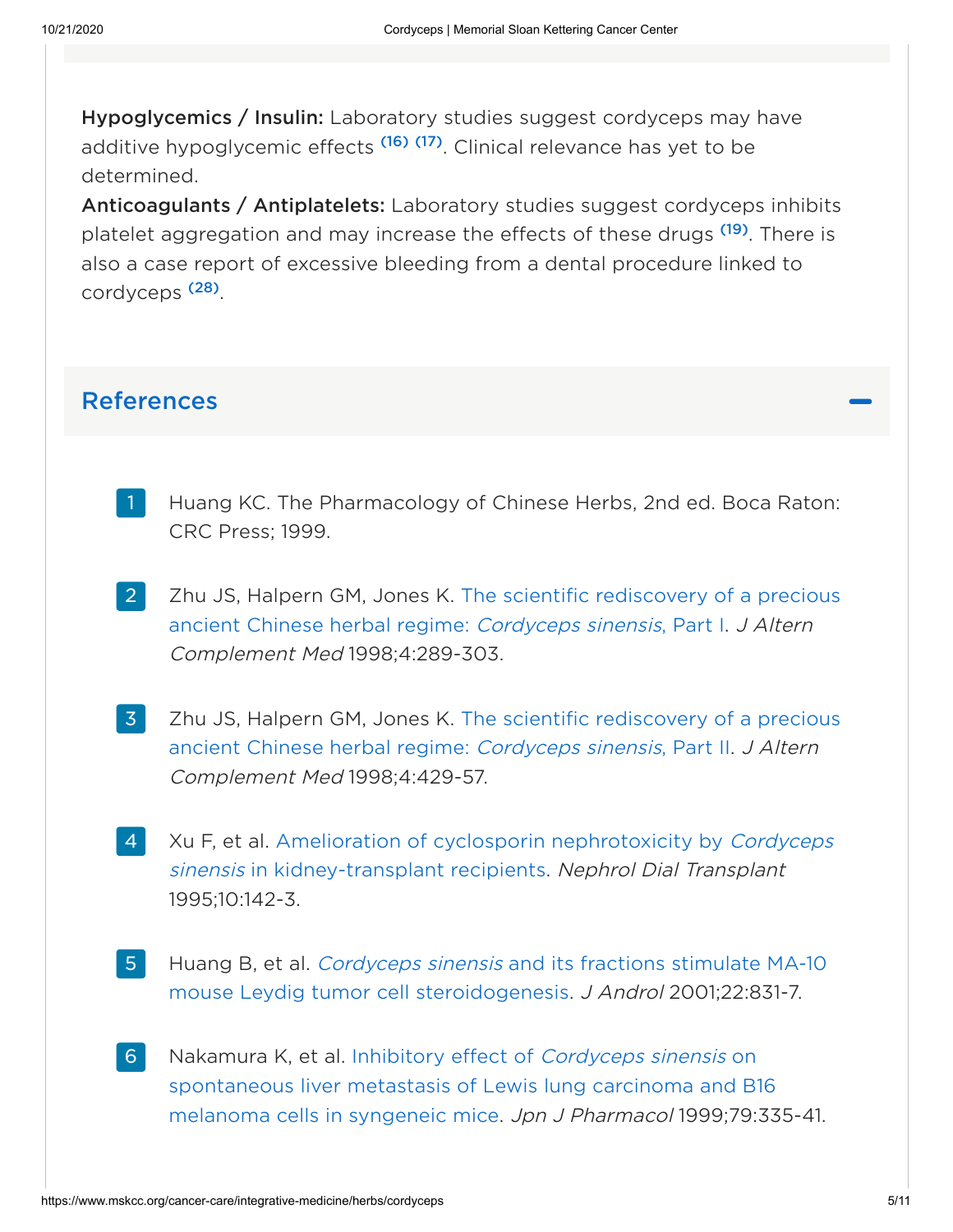- <span id="page-5-8"></span>Chiu JH, et al. Cordyceps sinensis increases the expression of major [histocompatibility](https://pubmed.ncbi.nlm.nih.gov/9799968/) complex class II antigens in human hepatoma cell line HA22T/VGH cells. Am J Chin Med 1998;26:59-70. 7
- <span id="page-5-6"></span>Li, Y. et. al. Effect of *Cordyceps sinensis* on erythropoiesis in mouse bone marrow. Chin Med J (Engl). 1993 [Apr;106\(4\):313-6.](https://pubmed.ncbi.nlm.nih.gov/8325161/) 8
- <span id="page-5-7"></span>Huang YL, Leu SF, Liu BC, et al. In vivo stimulatory effect of Cordyceps sinensis mycelium and its fractions on reproductive functions in male mouse. Life Sci 2004 Jul [16;75\(9\):1051-62.](https://pubmed.ncbi.nlm.nih.gov/15207653/) 9
- <span id="page-5-0"></span>Wu WC, Hsiao JR, Lian YY, et al. The apoptotic effect of [cordycepin](http://www.ncbi.nlm.nih.gov/pubmed/17031645?ordinalpos=2&itool=EntrezSystem2.PEntrez.Pubmed.Pubmed_ResultsPanel.Pubmed_RVDocSum) on human OEC-M1 oral cancer cell line. Cancer Chemother Pharmacol. 2007 Jun;60(1):103-11. 10
- <span id="page-5-1"></span>Oh JY, Baek YM, Kim SW, et al. Apoptosis of human hepatocarcinoma (HepG2) and neuroblastoma (SKN-SH) cells induced by [polysaccharides-peptide](http://www.ncbi.nlm.nih.gov/pubmed/18388470?ordinalpos=4&itool=EntrezSystem2.PEntrez.Pubmed.Pubmed_ResultsPanel.Pubmed_RVDocSum) complexes produced by submerged mycelial culture of an entomopathogenic fungus Cordyceps sphecocephala. J Microbiol Biotechnol. 2008 Mar;18(3):512-9. 11
- <span id="page-5-3"></span>Liu WC, Wang SC, Tsai ML, et al. Protection against radiation-induced bone marrow and intestinal injuries by Cordyceps sinensis, a Chinese herbal medicine. Radiat Res. 2006 [Dec;166\(6\):900-7.](http://www.ncbi.nlm.nih.gov/pubmed/17149981?ordinalpos=1&itool=EntrezSystem2.PEntrez.Pubmed.Pubmed_ResultsPanel.Pubmed_RVDocSum) 12
- <span id="page-5-5"></span>Liu WC, Chuang WL, Tsai ML, et al. Cordyceps sinensis health supplement enhances recovery from [taxol-induced](http://www.ncbi.nlm.nih.gov/pubmed/18367634?ordinalpos=3&itool=EntrezSystem2.PEntrez.Pubmed.Pubmed_ResultsPanel.Pubmed_RVDocSum) leukopenia. Exp Biol Med (Maywood). 2008 Apr;233(4):447-55. 13
- <span id="page-5-2"></span>Kubo E, Yoshikawa N, Kunitomo M, et al. Inhibitory effect of Cordyceps sinensis on experimental hepatic metastasis of melanoma by suppressing tumor cell invasion. Anticancer Res. 2010 [Sep;30\(9\):3429-](https://pubmed.ncbi.nlm.nih.gov/20944118/) 33. 14
- <span id="page-5-4"></span>Lo HC, Hsu TH, Tu ST, Lin KC. [Anti-hyperglycemic](https://pubmed.ncbi.nlm.nih.gov/17080547/) activity of natural and fermented Cordyceps sinensis in rats with diabetes induced by nicotinamide and streptozotocin. Am J Chin Med. 2006;34(5):819-32. 15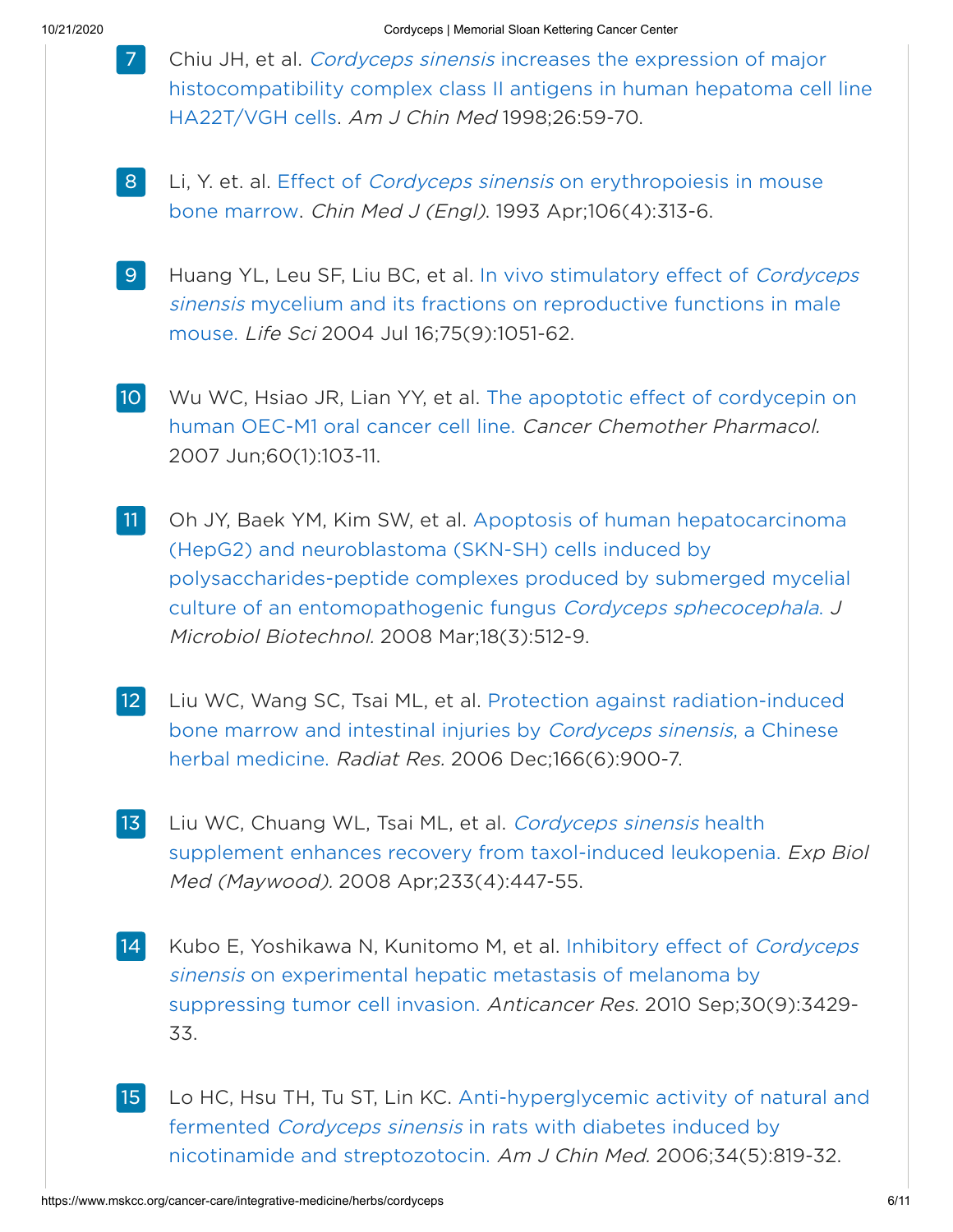<span id="page-6-1"></span>16

Shi B, Wang Z, Jin H, et al. [Immunoregulatory](https://pubmed.ncbi.nlm.nih.gov/19557879/) Cordyceps sinensis increases regulatory T cells to Th17 cell ratio and delays diabetes in NOD mice. Int Immunopharmacol. 2009 May;9(5):582-6.

- <span id="page-6-2"></span>Ji NF, Yao LS, Li Y, et al. [Polysaccharide](https://pubmed.ncbi.nlm.nih.gov/21382957/) of Cordyceps sinensis Enhances Cisplatin Cytotoxicity in Non-Small Cell Lung Cancer H157 Cell Line. Integr Cancer Ther. 2011;10(4):359-67. 17
- <span id="page-6-3"></span>Zhang Z, Wang X, Zhang Y, Ye G. Effect of Cordyceps sinensis on Renal Function of Patients with Chronic Allograft [Nephropathy.](https://pubmed.ncbi.nlm.nih.gov/21335937/) Urol Int. 2011;86(3):298-301. 18
- <span id="page-6-0"></span>Cho HJ, Cho JY, Rhee MH, et al. Cordycepin [\(3'-deoxyadenosine\)](https://pubmed.ncbi.nlm.nih.gov/17229422/) inhibits human platelet aggregation in a cyclic AMP- and cyclic GMPdependent manner. Eur J Pharmacol. 2007 Mar 8;558(1-3):43-51. 19
- Zhao K, Li Y, Zhang H. Role of [dongchongxiacao](https://pubmed.ncbi.nlm.nih.gov/24024319/) (Cordyceps) in prevention of contrast-induced nephropathy in patients with stable angina pectoris. J Tradit Chin Med. 2013 Jun;33(3):283-6. 20
- <span id="page-6-4"></span>Ding C, Tian PX, Xue W, et al. Efficacy of Cordyceps sinensis in long term treatment of renal [transplant](https://pubmed.ncbi.nlm.nih.gov/21196310/) patients. Front Biosci (Elite Ed). 2011 Jan 1;3:301-7. 21
- <span id="page-6-6"></span>Chen S, Li Z, Krochmal R, et al. Effect of Cs-4 (Cordyceps sinensis) on exercise performance in healthy older subjects: a double-blind, [placebo-controlled](https://pubmed.ncbi.nlm.nih.gov/20804368/) trial. J Altern Complement Med. 2010 May;16(5):585- 90. 22
- <span id="page-6-5"></span>Li Y, Xue WJ, Tian PX, et al. Clinical application of Cordyceps sinensis on [immunosuppressive](https://pubmed.ncbi.nlm.nih.gov/19545680/) therapy in renal transplantation. Transplant Proc. 2009 Jun;41(5):1565-9. 23
- <span id="page-6-7"></span>Parcell AC, Smith JM, Schulthies SS, et al. Cordyceps sinensis (CordyMax Cs-4) [supplementation](https://pubmed.ncbi.nlm.nih.gov/15118196/) does not improve endurance exercise performance. Int J Sport Nutr Exerc Metab. 2004 Apr;14(2):236-42. 24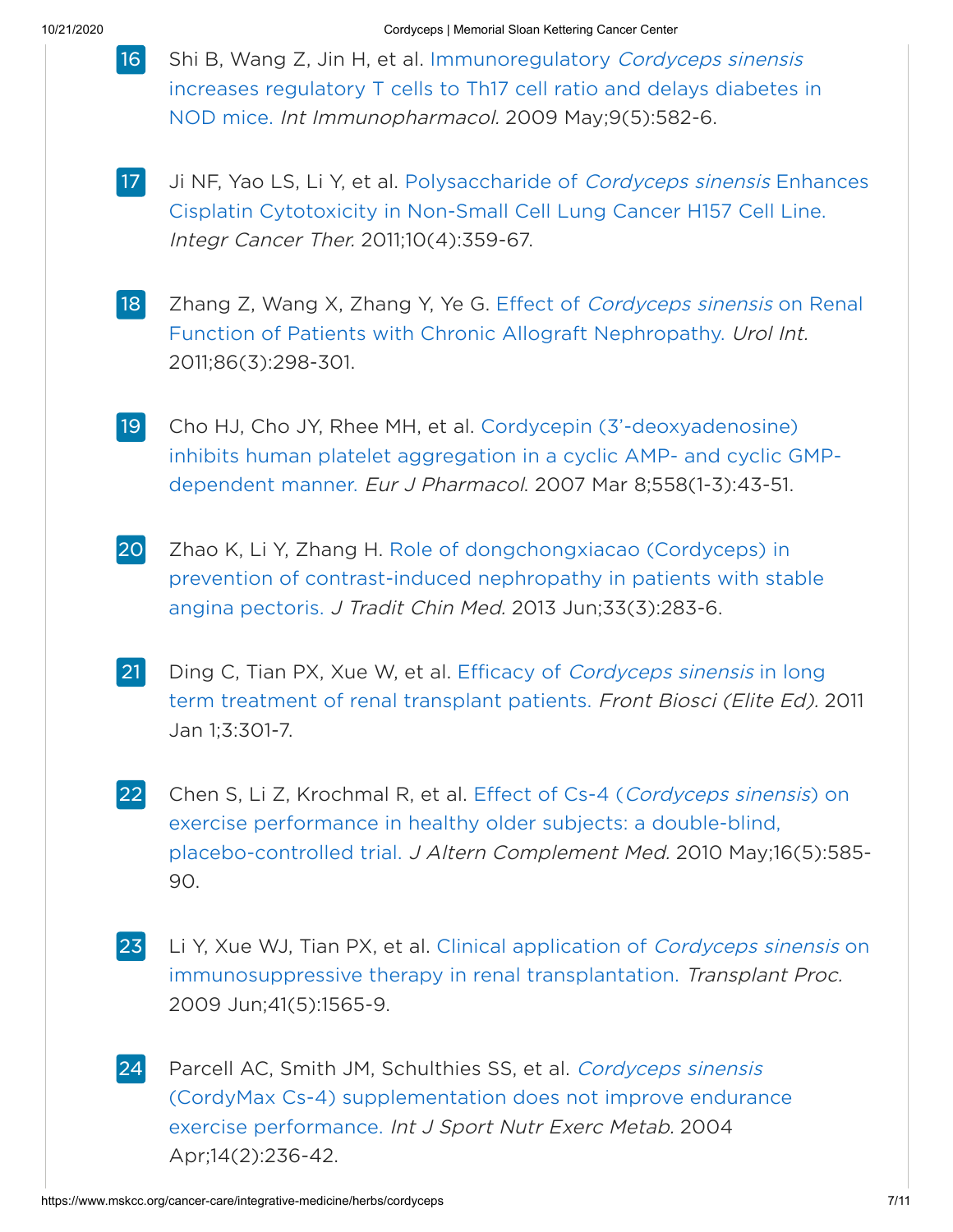<span id="page-7-0"></span>

| 25 Kai Z, Yongjian L, Sheng G, et al. Effect of Dongchongxiacao      |
|----------------------------------------------------------------------|
| (Cordyceps) therapy on contrast-induced nephropathy in patients with |
| type 2 diabetes and renal insufficiency undergoing coronary          |
| angiography. J Tradit Chin Med. Aug 2015;35(4):422-427.              |

- <span id="page-7-1"></span>Hong T, Zhang M, Fan J. Cordyceps sinensis (a traditional Chinese medicine) for kidney transplant [recipients.](https://pubmed.ncbi.nlm.nih.gov/26457607/) Cochrane Database Syst Rev. Oct 12 2015(10):Cd009698. 26
- <span id="page-7-2"></span>Bee Yean O, Zoriah A. Efficacy of Cordyceps sinensis as an adjunctive treatment in hemodialysis patients: A systematic review and metaanalysis. J Tradit Chin Med. Feb [2019;39\(1\):1-14.](https://pubmed.ncbi.nlm.nih.gov/32186018/) 27
- <span id="page-7-3"></span>Hatton MN, Desai K, Le D, et al. Excessive [postextraction](https://pubmed.ncbi.nlm.nih.gov/30195658/) bleeding associated with Cordyceps sinensis: A case report and review of select traditional medicines used by Vietnamese people living in the United States. Oral Surg Oral Med Oral Pathol Oral Radiol. Dec 2018;126(6):494-500. 28

| Search by name                                             |              |
|------------------------------------------------------------|--------------|
| Go                                                         |              |
|                                                            | $\checkmark$ |
| Email your questions and comments to aboutherbs@mskcc.org. |              |
| <b>Last Updated</b><br>Thursday, August 13, 2020           |              |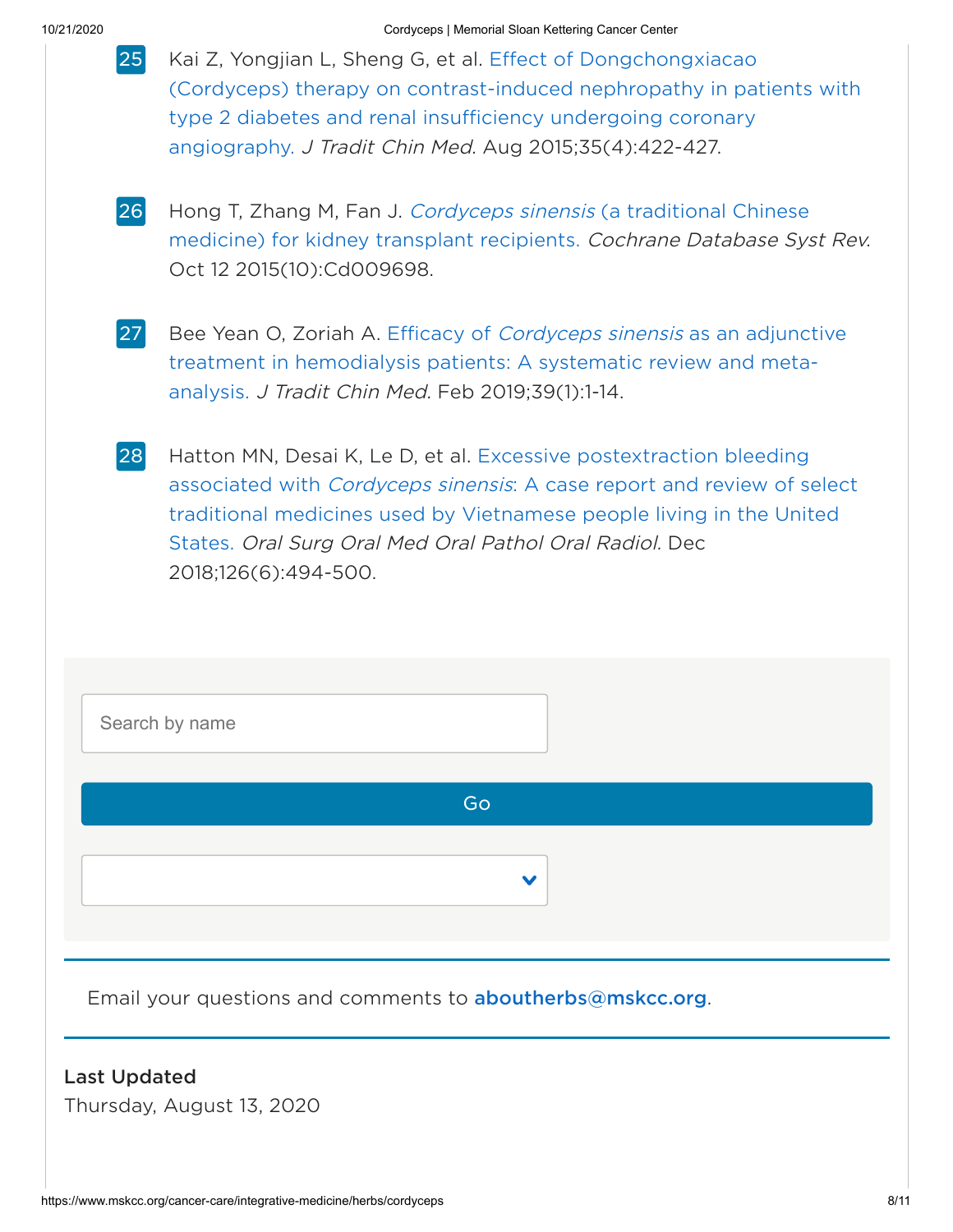|                               | $\bullet$ 800-525-2225 $\bullet$ Locations         |                                                                                                     |  |
|-------------------------------|----------------------------------------------------|-----------------------------------------------------------------------------------------------------|--|
|                               | f <br>$\boxed{\textcolor{blue}{\mathcal{O}}}$<br>y | $\begin{bmatrix} \gamma_{01} \\ \overline{\text{triv}} \end{bmatrix}$<br>$\left[\mathsf{in}\right]$ |  |
| <b>For Adult Patients</b>     |                                                    |                                                                                                     |  |
| Overview                      |                                                    |                                                                                                     |  |
| <b>Adult Cancers</b>          |                                                    |                                                                                                     |  |
| <b>Clinical Trials</b>        |                                                    |                                                                                                     |  |
| Integrative Medicine          |                                                    |                                                                                                     |  |
| Patient & Caregiver Education |                                                    |                                                                                                     |  |
| Nutrition and Cancer          |                                                    |                                                                                                     |  |
| Patient Login                 |                                                    |                                                                                                     |  |
| Find a doctor                 |                                                    |                                                                                                     |  |
| Make an appointment           |                                                    |                                                                                                     |  |
| Insurance                     |                                                    |                                                                                                     |  |
| For Child & Teen Patients     |                                                    |                                                                                                     |  |
| Overview                      |                                                    |                                                                                                     |  |
| Learn About Pediatric Cancers |                                                    |                                                                                                     |  |

Life at [MSK](https://www.mskcc.org/pediatrics/experience/life-pediatrics) Kids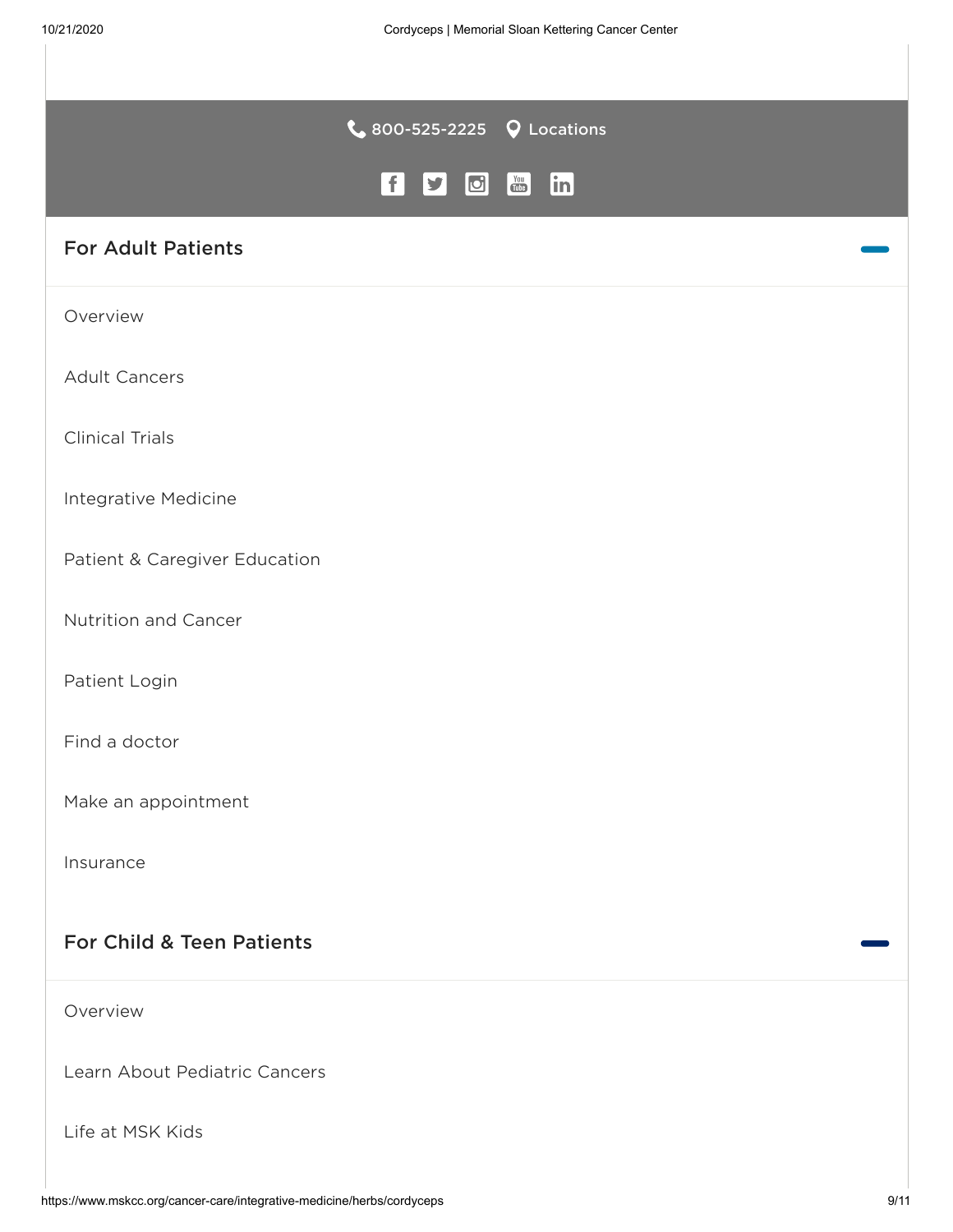Hear from our [Patients](https://www.mskcc.org/pediatrics/experience/patient-stories)

[Educational](https://www.mskcc.org/cancer-care/patient-education) Resources

[FAQs](https://www.mskcc.org/pediatrics/experience/your-first-appointment/faqs)

Find a [doctor](https://www.mskcc.org/doctor)

Make an [Appointment](https://www.mskcc.org/experience/become-patient/appointment)

[Insurance](https://www.mskcc.org/insurance-assistance/insurance-information)

#### For Healthcare Professionals

[Overview](https://www.mskcc.org/healthcare-professionals)

[Departments](https://www.mskcc.org/departments-divisions) & Divisions

Find a [Fellowship](https://www.mskcc.org/hcp-education-training/fellowships)

[Continuing](https://www.mskcc.org/hcp-education-training/cme) Medical Education

[Prediction](https://www.mskcc.org/nomograms) Tools

Refer a [Patient](https://www.mskcc.org/referring-physicians/patients)

Find a [Fellowship](https://www.mskcc.org/hcp-education-training/fellowships)

#### For Research Scientists

[Overview](https://www.mskcc.org/research-scientists)

Clinical [Research](https://www.mskcc.org/research-areas/clinical-research-trials) & Trials

PhD & MD/PhD [Education](https://www.mskcc.org/education-training/phd-md)